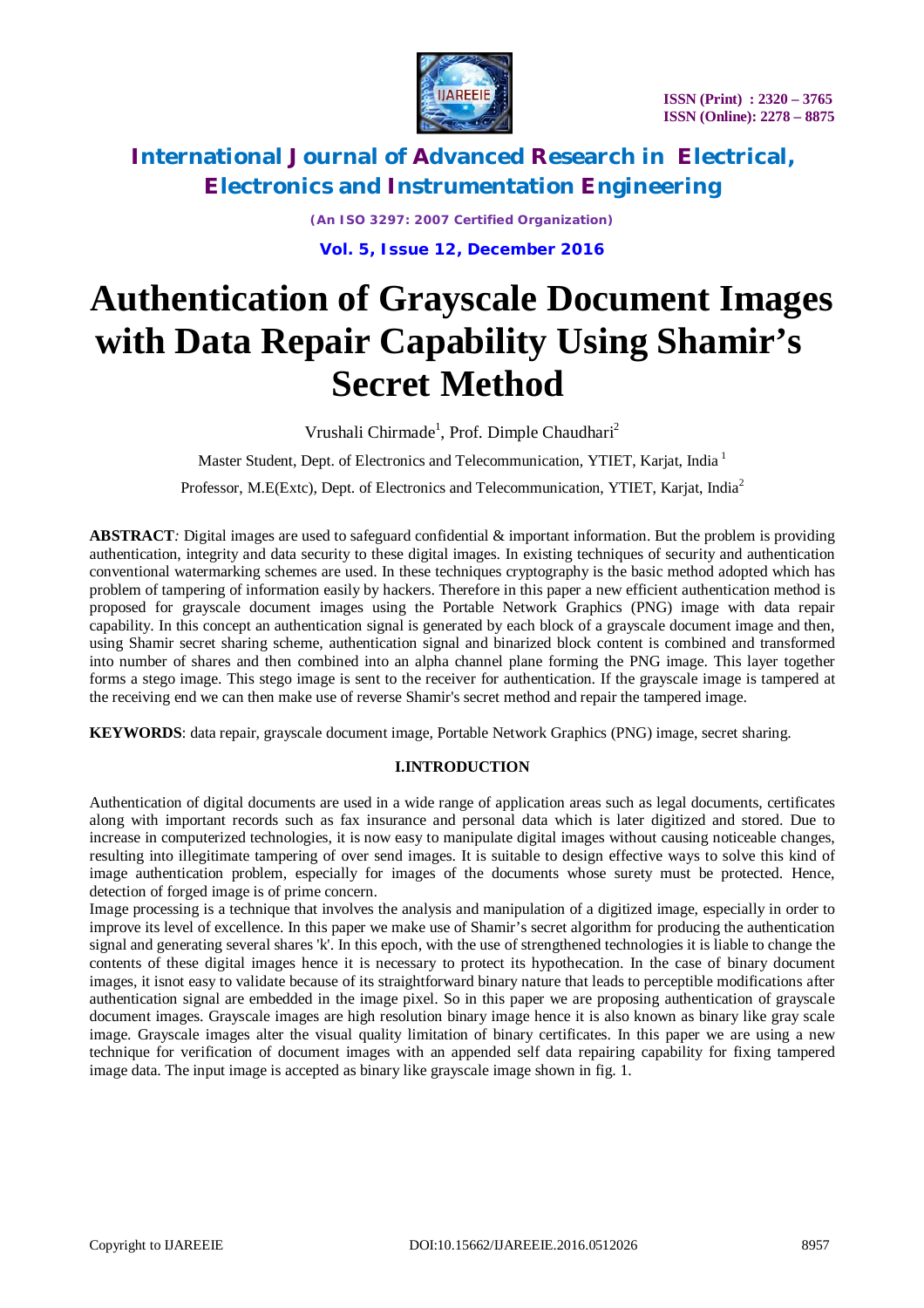

*(An ISO 3297: 2007 Certified Organization)*

### **Vol. 5, Issue 12, December 2016**

|        | <b>AC PAYER ONLY</b><br>MANDHAILAN MEEMESAR<br>332                                                                                                                                                                                   | <b>EDELIVALE</b><br>to seven in chi passage           |
|--------|--------------------------------------------------------------------------------------------------------------------------------------------------------------------------------------------------------------------------------------|-------------------------------------------------------|
|        | <b>ONE THOUSAND ONLY</b>                                                                                                                                                                                                             | FCC ***** 1,000.00                                    |
| 交<br>g | 298102000008228<br><b>A.C. No.</b><br><b>DIDBI BANK</b><br>At Par At AF CRI Same<br><b>Rowington</b><br>Survy Paradise, Shew Royer No. 263.<br>New: Kienut & Ceriyany, Tork Riad, Ratesther 322011.<br>IFS: Coyler - IBNG, 03000208. | abaulak<br>COREVISION ENDOFFIEVEDING PRIVATE LIMITED. |

Fig.1 Binary Gray Scale Image (Input)

After the proposed method is applied, the cover image is transformed into a stego-image in the Portable Network Graphics (PNG) format with an additional alpha channel for transmission on networks or archiving in databases as shown in fig. 2. The stego-image, when received or retrieved, may be verified by the proposed method for its

authenticity. Integrity modifications of the stego-image can be detected by the method at the block level and repaired at the pixel level. In case the alpha channel is totally removed from the stego-image, the entire resulting image is regarded as inauthentic.





### **II.RELATED WORK**

### REVIEW OF SHAMIRS SECRETSHARING METHOD

The proposed approach to secret image sharing is based on the (k,n)-threshold secret sharing method proposed by Shamir (1979). By the Shamir method, to generate n shares for a group of n secret sharing participants from a secret integer value y for the threshold k, we can use the following (k-1)-degree polynomial. It is a form of secret sharing, where a secret is divided into parts, giving each participant its own unique part, where some of the parts or all of them are needed in order to reconstruct the secret. Counting on all participants to combine together the secret might be impractical, and therefore we sometimes use thethreshold scheme where any k of the parts is sufficient to reconstruct the original secret. Then using reverse Shamir scheme, two shares from unmarked blocks are collected and then data repairing is applied.

### ALGORITHMS FOR CREATING SHARES AND SECRET RECOVERY

### **1. Algorithm for Threshold secret sharing**

Input: Secret d in the form of an integer, number of n participants and threshold  $k \le n$ . Output: n shares in the form of integers for then participants.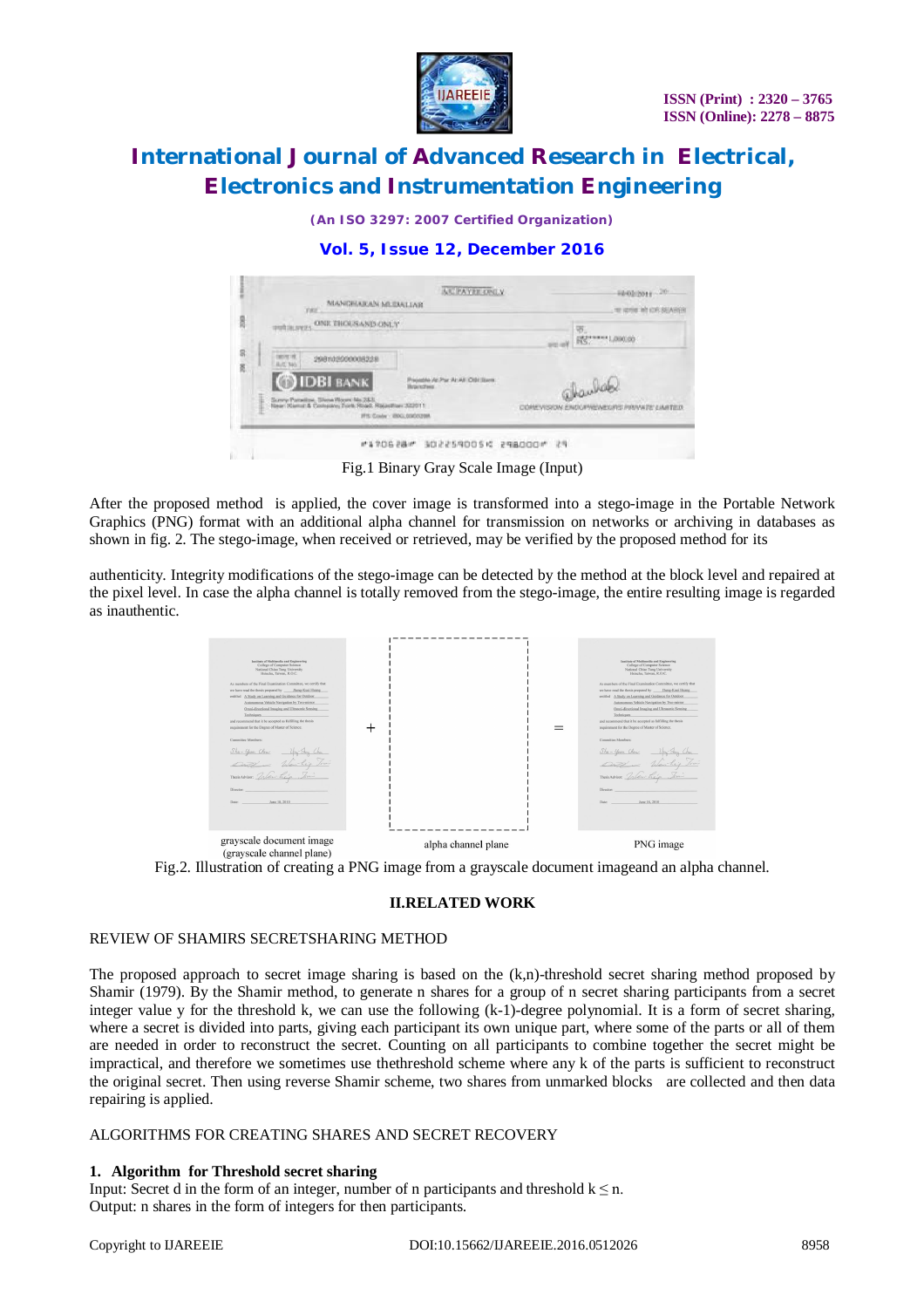

*(An ISO 3297: 2007 Certified Organization)*

### **Vol. 5, Issue 12, December 2016**

i. Select a prime number p that is larger than d randomly.

ii. Select k -1 integer values  $c_1, c_2, \ldots, c_{k-1}$  within the Range of 0 through p -1.

iii. Select n distinct real values  $x_1, x_2, x_3, \ldots, x_n$ 

iv. Use the following  $(k-1)$ -degree polynomial to compute n function values  $F(xi)$ , called partial shares for i= 1, 2, …, n:

$$
F(xi) = (d + c_1 x_i + c_2 x_i^2 + \dots + c_{k-1} x_i^{k-1})_{mod p}
$$
 (1)

Send the two-tuple  $((x_i, f(x_i))$  as a share to the ith participant where i= 1, 2, .., n

There are k coefficients denoted d and c through, k shares are collected from n participants to form k equation to recover secret d.

#### **2. Algorithm for secret recovery**

Input: k shares collected from the n participants and the prime number p with both k and p being those used in Algorithm 1.

Output: secret hidden in the shares and coefficients used in  $(1)$  in Algorithm 1, where i= 1,2,3, ...k-1.

#### **Steps**.

Step 1: Use the shares  $(x_1, F(x_1), (x_2, F(x_2)), \ldots, (x_k, F(x_k))$  to set up

$$
F(x_j) = (d + c_1 x_j + c_2 x_j^2 + \dots + c_{k-1} x_j^{k-1})_{\text{mod } p}
$$
  
Where j = 1,2,...k. (2)

Step 2: Solve the k equations above by Lagrange'sinterpolation to obtain d as follows

d = (3)

Step 3: Compute c1 through ck-1 by expanding the following equality and comparing the result with (2) in step 1while regarding variable x in the equality below to be  $x_j$  in (2)

$$
F(x) = (-1)^{k-1} \begin{bmatrix} F(x_1) \frac{(x-x_2)(x-x_3)...(x-x_k)}{(x_1-x_2)(x_2-x_3)...(x_1-x_k)} \\ + F(x_2) \frac{(x-x_2)(x-x_3)...(x-x_k)}{(x_2-x_1)(x_2-x_3)...(x_2-x_k)} + \cdots \\ + F(x_k) \frac{(x-x_2)(x-x_3)...(x-x_{k-1})}{(x_k-x_1)(x_k-x_2)...(x_k-x_{k-1})} \end{bmatrix}_{mod n}
$$
\n(4)

In the step 3 above algorithm is additionally included for the purpose of computing the values of parameters  $c_i$  in the proposed method.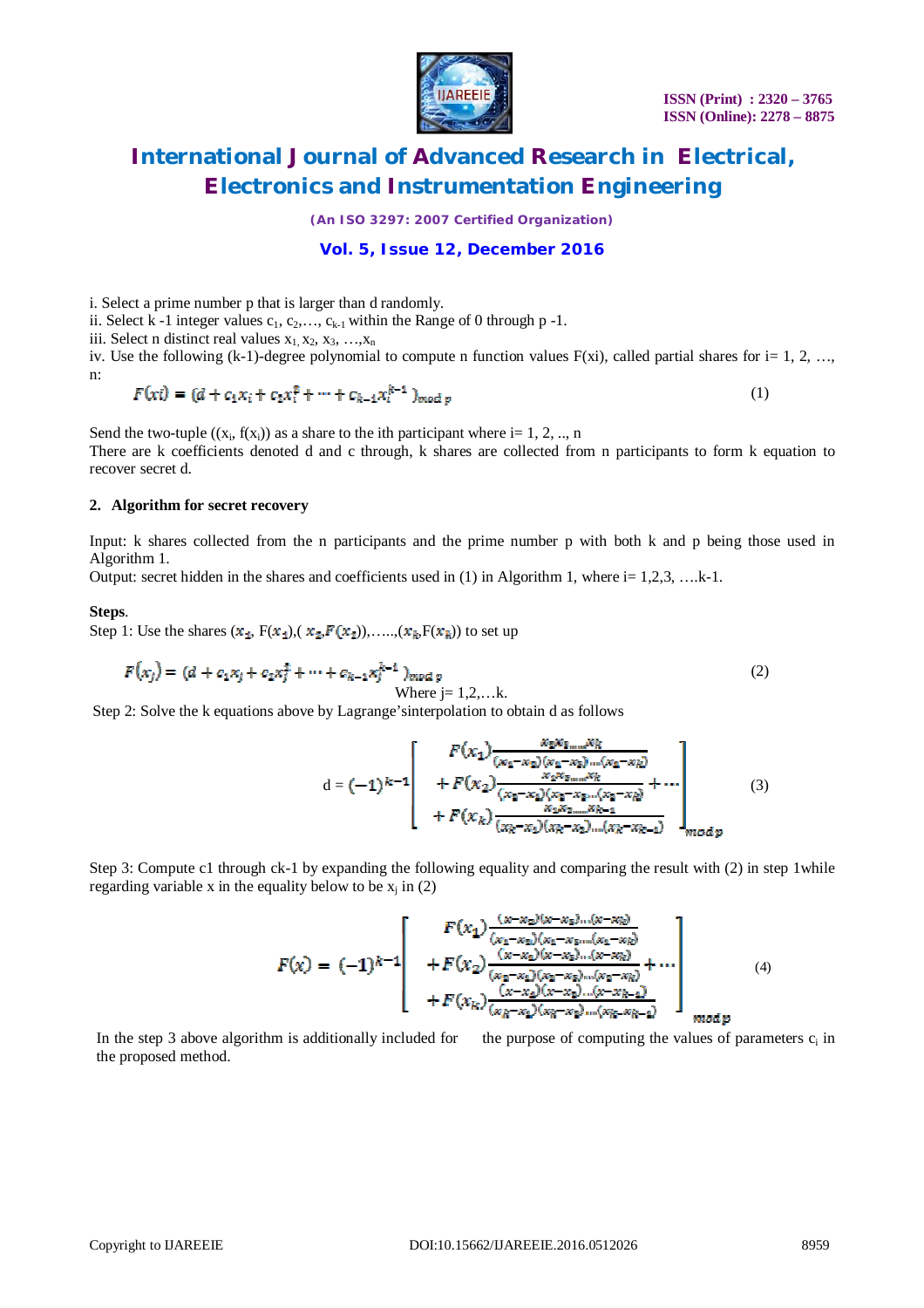

*(An ISO 3297: 2007 Certified Organization)*

### **Vol. 5, Issue 12, December 2016**

### **III.PROPOSED SYSTEM AND FLOW CHARTS**

### *A. ALGORITHM FOR GENERATION OF STEGO IMAGE*

A detailed algorithm for describing the generation of a stego image in the PNG format of the proposed method is presented in the following and illustration is shown by a block diagram in Fig. 4.

### **Stage 1: Generation of Authentication Signal**

Step1:Binarization of input image: To get the two representative gray values g1 and g2, the Moment preserving threshold [3] is applied to I. The required threshold value is obtainedby averaging the g1 and g2. Using this threshold binary version of  $I<sub>b</sub>$  will be obtained.

Step 2: Conversion of cover image into PNG format: By using alpha channel plane Iα the image I is converted into PNG image. This PNG image is created with 100% opacity and no colour as Iα.

Step3: Starting of loop: Take in a un- refined raster scan order of  $2\times3$  block Bb in I<sub>b</sub>with pixels p1, p2, p3, p4, p5, p6.

Step 4: Authentication signal generation: here generate a 2-bitauthentication signal s= a1a2with a1 = p1 ⊕p 2⊕p 3anda2= p4⊕p 5⊕p6*.*



Fig.3 Illustration of creating PNG image from a grayscale document image and an alpha channel

### **Stage 2 : Design and Embedding of Shares**

Step5: (Creation of data for secret sharing)In this step the datais created for secret sharing. Here the total 8 bits ofa1, a2and p1, p2, p3, p4, p5, p6forms an 8-bit string and this string is divided into two 4-bit segments, and finally convert the each segment into 2 decimal numbers m1 and m2 respectively.

Step 6:(Generation of partial shares) Set p, ci, xi of algorithm 1to be the following values(1)  $p=17$  (the smallest Prime number larger than 15), (2)  $d = m1$  and  $c1 = m2$ ; and 3)  $x1 = 1$ ,  $x2 = 2,...,x6 = 6$ . Using equation 1 and threshold secret sharing scheme and generate six partial shares q1to q6 using the following equations.

$$
qi = F(xi) = (d + c1xi)_{mod p}
$$
 where  $i = 1,2,3,..6$  (5)

Step7: (Mapping of the partial shares) Add 238 to each of q1through q6, resulting in the new values of q1' through q6', respectively, which fall in the nearly total transparency range of 238 through 254 in the alpha channel plane Iα.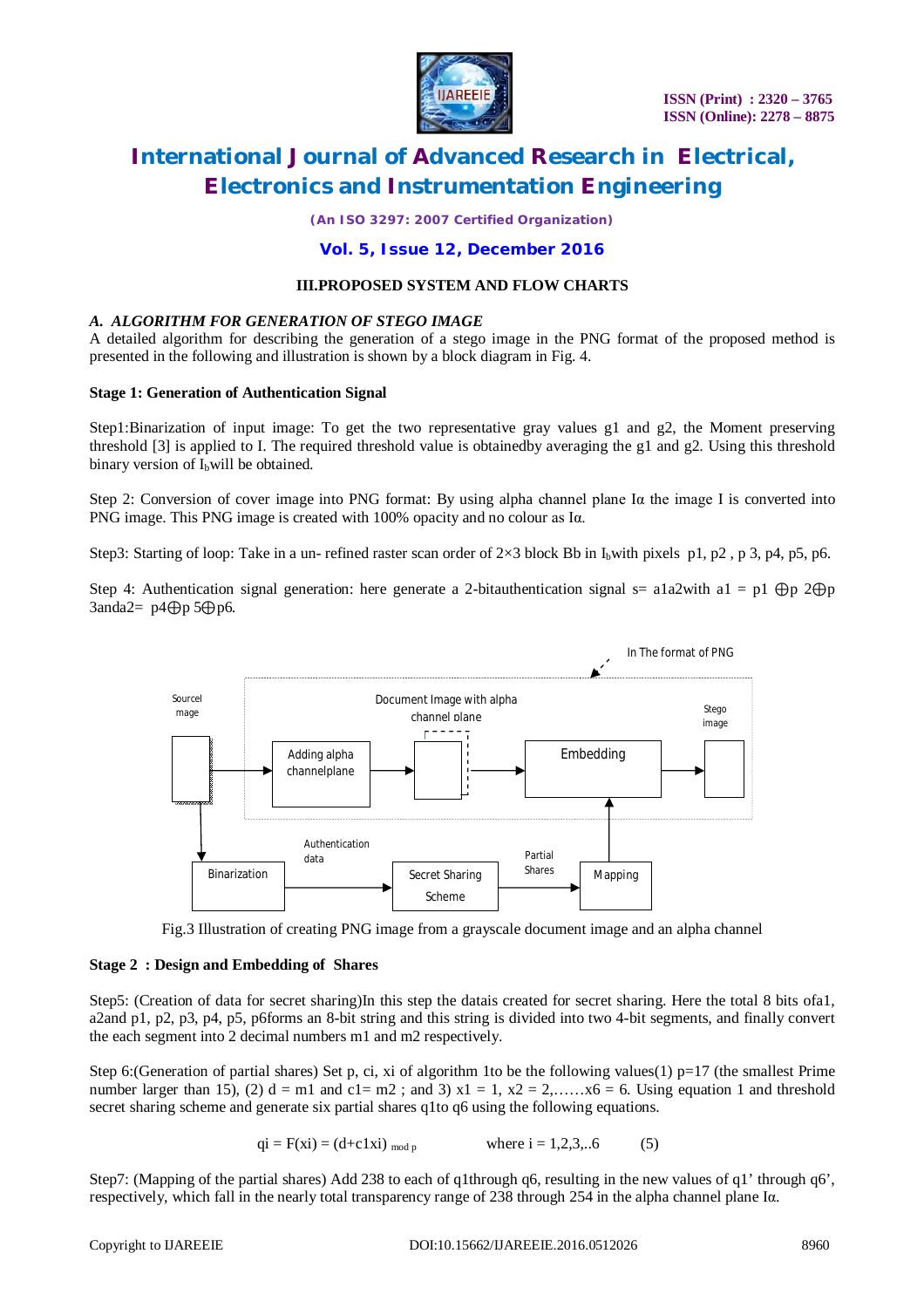

*(An ISO 3297: 2007 Certified Organization)*

### **Vol. 5, Issue 12, December 2016**

Step 8: *(Embedding two partial shares in current block)* Take block  $B\alpha$  inI $\alpha$  B<sub>b</sub>, corresponding to Bb in I<sub>b</sub>, select the first two pixels in Bαin the raster-scan order, and replace their values by q1' and q2', respectively.

Step9:(Embedding remainingpartialshares at random pixels)Use key K to select randomly two pixels in Iα but outside Bα, which are unselected in this step, and not first two pixels of any block; in raster scan order; replace the four pixels by remaining partial shares q3' to q6' generated above respectively as shown in Fig. 3.



Fig.4IIIustration of embedding six shares created for a block(steps 8 and 9 of algorithm A stage 2)

Two shares embedded at the current block, and the other four in four randomly selected pixels outside the block, with each selected pixel not being the first two ones in any block.

Step 10. (End of looping) If there exists any unprocessed block in Ib, then go to Step 3; otherwise, take the final in the PNG format as the desired stego-image I'.

Encrypt the PNG, take the final I in PNG with encrypted format as the desired stego-image I′. The prime number p used here is 17, so the values of q1 through q6 yield by equation (3) are between 0 and 16. After executing step 7 of above algorithm, they become q1′ through q6′ respectively which all fall into the small interval of integers ranging from 238 to 254 with a width of 17 (the value of the prime number). Consequent embedding of q1′ through q6′ in a narrow interval into the alpha channel plane means that very alike values will appear everywhere in the plane, resulting in a nearly uniform transparency effect, which will not stimulate notice from an attacker. We choose prime number to be 17 in the above algorithm because, if it was chosen instead to be larger than 17, then the above mentioned interval will be enlarged and the values of q1′ through q6′ will become possibly smaller than 238, creating visually whiter stego image. In contrast, the 8 bits mentioned in steps 5 and 6 above are transformed into two decimal numbers m1 and m2 with their maximum values being 15(step 5 above) , which are forced to lie in the range of 0 through p-1 (step 2 in algorithm 1). Therefore p should not be chosen to be smaller than 16, i.e.;  $p=17$  is the best possible answer.

### *B. ALGORITHM FOR STEGO IMAGE AUTHENTICATION*

*Input:* stego-imageI', the representative gray values g1 and g2 and the secret key K used in algorithm A. *Output:* image Irwith tampered blocks marked and their data repaired if possible.

### **Stage 1—extraction of the embedded two representative gray values.**

Step 1. (Binarization of the stego-image) Compute  $\pm (g1+g2)/2$ , and use it as a threshold to binarize I', yielding a binary version $I_b'$  of I' with "0" representing g1 and "1" representing g2.

### **Stage 2—verification of the stego-image.**

Step 2. (Beginning of looping) Take in a raster-scan order anunprocessed block B' from $I_b$ ' with pixel values p1 through p6 and find the six pixels values q1' through q6' of the corresponding  $B' \alpha$  block in the alpha channel plane I' $\alpha$  of I'.

Step 3. (Extraction of the hidden authentication signal)Perform the following steps to extract the hidden 2-bit authentication signal from  $s = s1s2$  from  $B<sup>2</sup>α$ .

(1) Subtract 238 from each of q1' and q2' to obtain two partial shares q1 and q2 of B'<sub>b</sub>, respectively.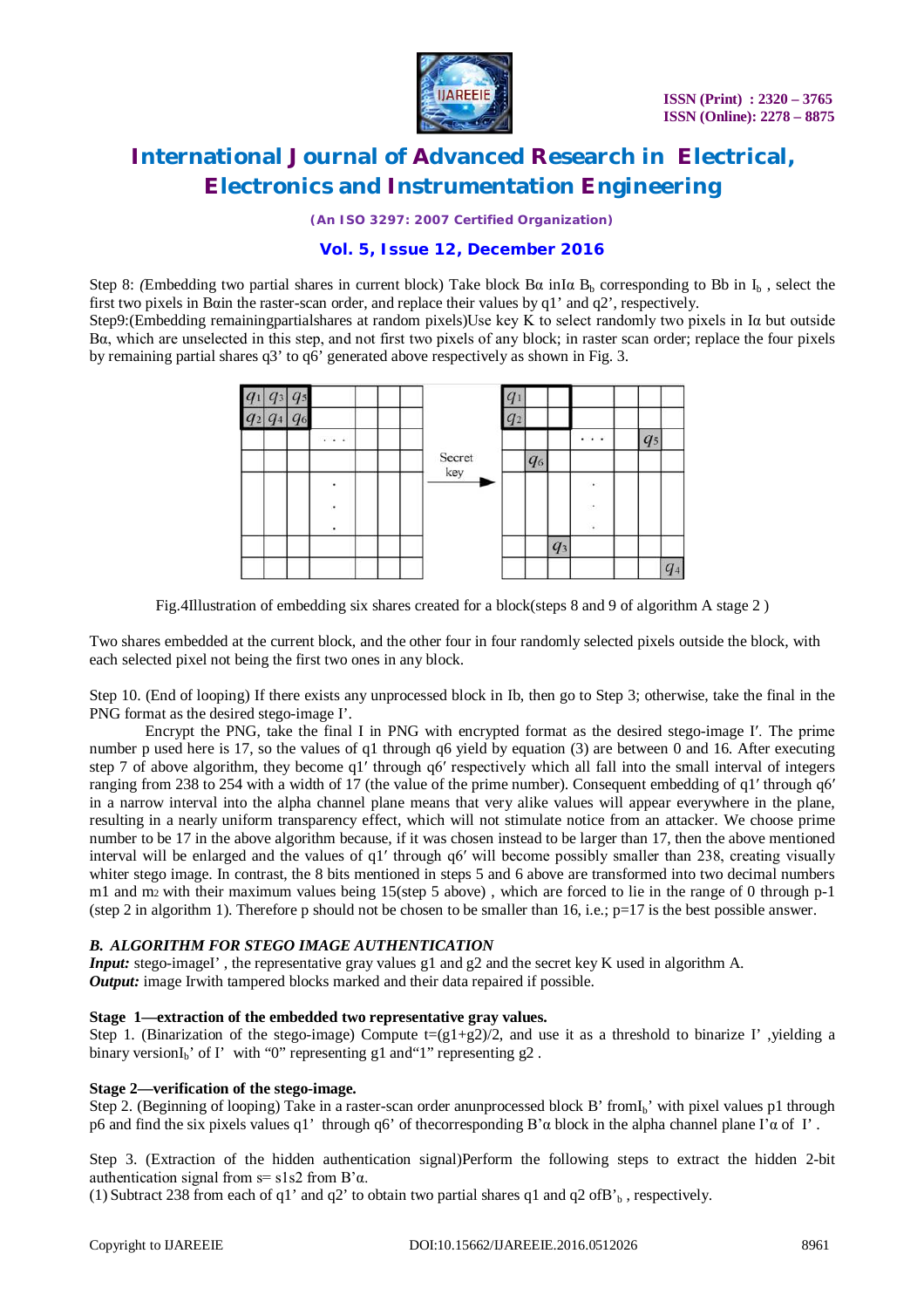

*(An ISO 3297: 2007 Certified Organization)*

### **Vol. 5, Issue 12, December 2016**

- (2) With shares and as input (1,q1), (2,q2) perform Algorithm 2 (Algorithm for secret recovery) to extract the two values d and c1 (the secret and the first coefficient value, respectively) as output.
- (3) Transform d and c1 into two 4-bit binary values, concatenate them to form an 8-bit string , and take the first 2 bits a1 and a2 of S to compose the hidden authentication signal s=a1a2.

Step 4. (Computation of the authentication signal from then current block content) Compute a 2-bit authentication signal s'=a1'a2' from values p1 through p6 of  $B_b$ ' the six pixels of by a1'= p1 ⊕p 2⊕p 3 and a2'=p4⊕p 5⊕p 6

Step 5. (Matching of the hidden and computed authentication signals and marking of tampered blocks) Match s and s' bychecking if a1=a1' and , and a2=a2' if any mismatch occurs,mark  $B_b'$ , the corresponding block B' in I', and all the partialshares embedded in Bα' as tampered.

Step 6.(End of looping) If there exists any unprocessed block inIb' , then go to Step 2 in this algorithm; otherwise, continue.

The flow chart of above image authentication process is as shown in following Fig.



Fig 5. Flowchart for image authentication

### **Stage 3—self-repairing of the original image content**

Step 7. (Extraction of the remaining partial shares) For each block Bα' in Iα' , perform the following steps to extract the remaining four partial shares q1 through q6 of the corresponding block  $B_b$ ' in  $I_b$ ' from blocks in I $\alpha$ ' other than  $B\alpha$ '. (1) Use key K to collect the four pixels  $I\alpha'$  in the same order as they were randomly selected for  $B_b'$  in Step 9 of

Algorithm A, and take out the respective data q3', q4', q5' and q6' embedded in them.

(2) Subtract 238 from each of q3' through q6' to obtain q3 through q6 , respectively.

Step 8.(Repairing the tampered regions) For each block B' in I' marked as tampered previously, perform the following steps to repair it if possible.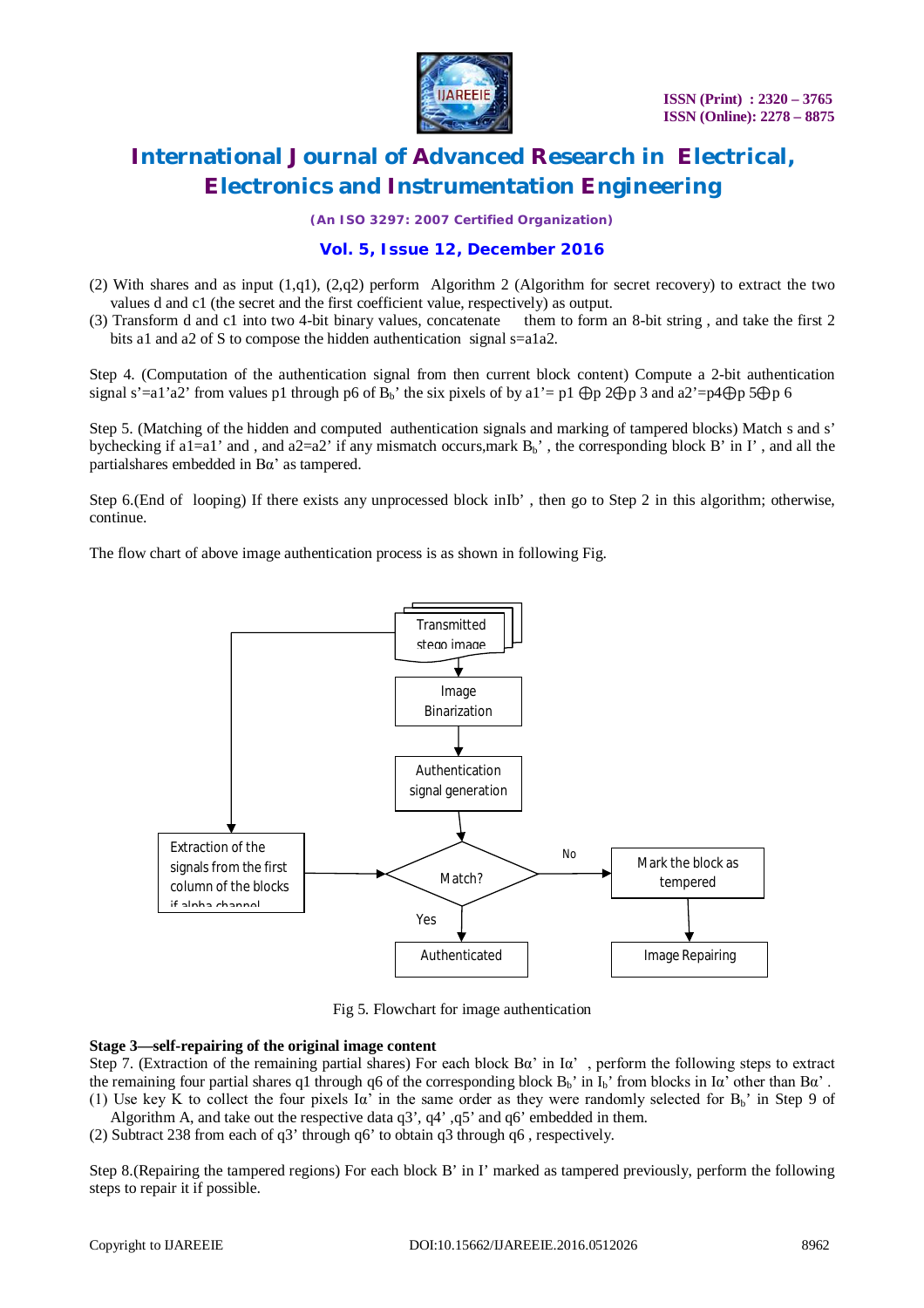

*(An ISO 3297: 2007 Certified Organization)*

## **Vol. 5, Issue 12, December 2016**

- (1) From the six partial shares q1 through q6 of block  $B_b'$  in  $I_b'$  corresponding to B' (two computed in Step 3(1) and four in Step 7(2) above), choose two of them, e.g. qk and ql which are not marked as tampered, if possible.
- (2) With shares (k, qk) and (l, ql) as input, perform Algorithm 2 to extract the values of d and c1 (the secret and the first coefficient value, respectively) as output.
- (3) Transform d and c1 into two 4-bit binary values, and concatenate them to form an 8-bit string S'.
- (4) Take the last 6 bits from b1', b2', ... b6' from S' , and check their binary values to repair the corresponding tampered pixel values y1', y2', …, y6' of block B' by the following way: if bi'=0, set yi' =g1; otherwise, set yi' = g2 where i 1, 2, .., 6.

Step 9. Take the final I' as the desired self-repaired image Ir.

The complete process of repairing the image is shown in flowchart that is Fig. 6



Fig. 6 Flowchart for repairing of the image

### **IV.SIMULATION AND RESULT**

Now, For simulation we have taken one sample document image. The image is processed and stego image is obtained. In image 1 input image, Threshold image, PNG image and stego image obtained by processing are shown.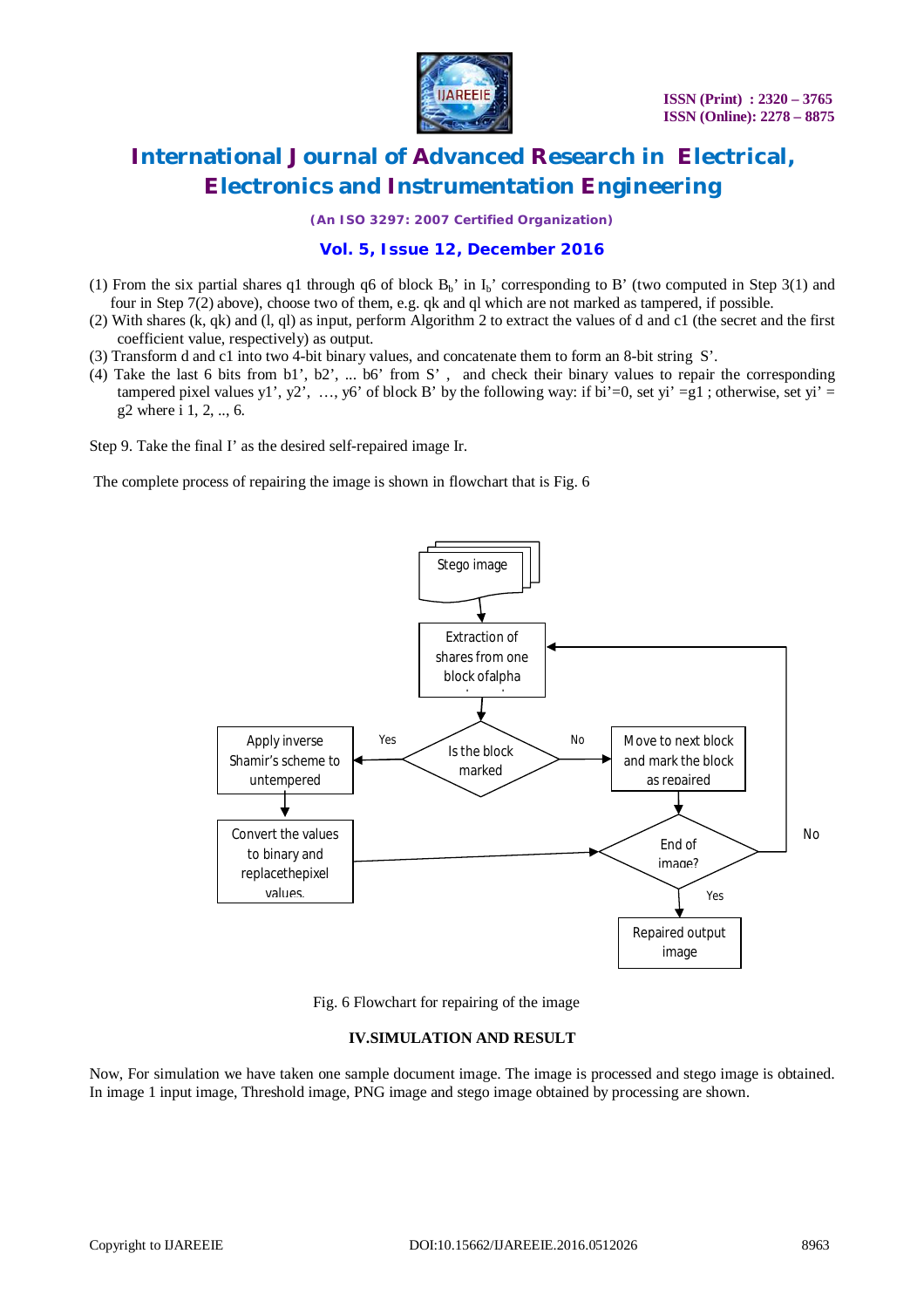

*(An ISO 3297: 2007 Certified Organization)*

### **Vol. 5, Issue 12, December 2016**



PNG image

Stego Image

Image 1.simulation results for generation of stego image

Now, Two common operations are usedfor editing the image. They are superimposing and painting. The superimposing operation destroys the content of the alpha channel values. It replaces all the original alpha channel values at the attacked part with the new values of 255. By following Image 2 we can see that original grayscale image is extracted from edited one.

| <b>Edited Image</b>                                                                                                                                       | <b>Extracted Image</b>                                                                                                                                                                                       |
|-----------------------------------------------------------------------------------------------------------------------------------------------------------|--------------------------------------------------------------------------------------------------------------------------------------------------------------------------------------------------------------|
| <b>O HOFE BANK</b><br>may ment in Every Lisa<br><b>PAYABLE AT FAR AT AL., BRANCHES CF ACFORMATION</b>                                                     | <b>Extracted Insure</b>                                                                                                                                                                                      |
| A/C PAYEE CNLY<br>he entered excellent<br>Developed 14M 12<br>PAY Sample Payee Company<br>MODECOURSE                                                      | <b>C HELFE BANK</b><br>FORVIDEN OF STATE STATE<br>PICABLE AT MAINT ALL BURKINSS OF IDPC SAMICUDE<br>AIC PAYEEOILY<br>We ustierate it you won't<br>Dr.w 27.3 Job 12<br>pay Sample Payee Company<br>CONDUCERS. |
| Repairs One Crore Twenty Three Lacs Forty Five<br>Thousand Six Hundred Seventy Eight Rupee Only<br>987654                                                 | HUYES One Crone Twenty Time Lacs Ficity Filve<br>Fs.  : 25.45.373.00 :<br>Trousand Six Handred Seventy Eight Rubee Only                                                                                      |
| AlcNo.<br>HEFS FL.S<br>HISTORIAN CTR.<br>*N-L Aren (Find Director Cor-<br><b>Text-di-amis-CCT11Cos</b><br><b>FREE BUTTING WORKHOON</b><br><b>SIPORKEE</b> | As No.<br><b>HIMORLING</b><br>MOIC RANC LTC.<br>326 Arrort Rost shkelling Gran<br>Vacc-de-genia-40213os<br>RITCO/ BERT FEI : (DECIMADILE<br>Autorisa) restautiva<br><b>RATA OCL</b>                          |
|                                                                                                                                                           |                                                                                                                                                                                                              |

Image 2. Simulation results for reparing of tempered image

We have seen complete process of grayscale image authentication and reparing by algorithm and flowcharts fig. 5 and fig 6 and by simulation results images Image 1 and Image2.

### **V. CONCLUSION**

We have proposed a secure authentication scheme for grayscale document images by the use of secret sharing method. In this scheme security is provided by, secret sharing and encryption. Using Shamir secret sharing method both the generated authentication signal and the content of a block are transformed into partial shares. Which are then distributed in an elegant manner into an alpha channel plane to create a PNG image.This image is encryptedand a stego image is formed. In the authentication process, if it seen that the data is tampered then self-repairing is done in the content of the tampered block by reverse Shamir scheme. This method enhances the security by embedding the data in the alpha channel plane and encrypting the PNG image. Future studies may be directed to choices of other blocksizes